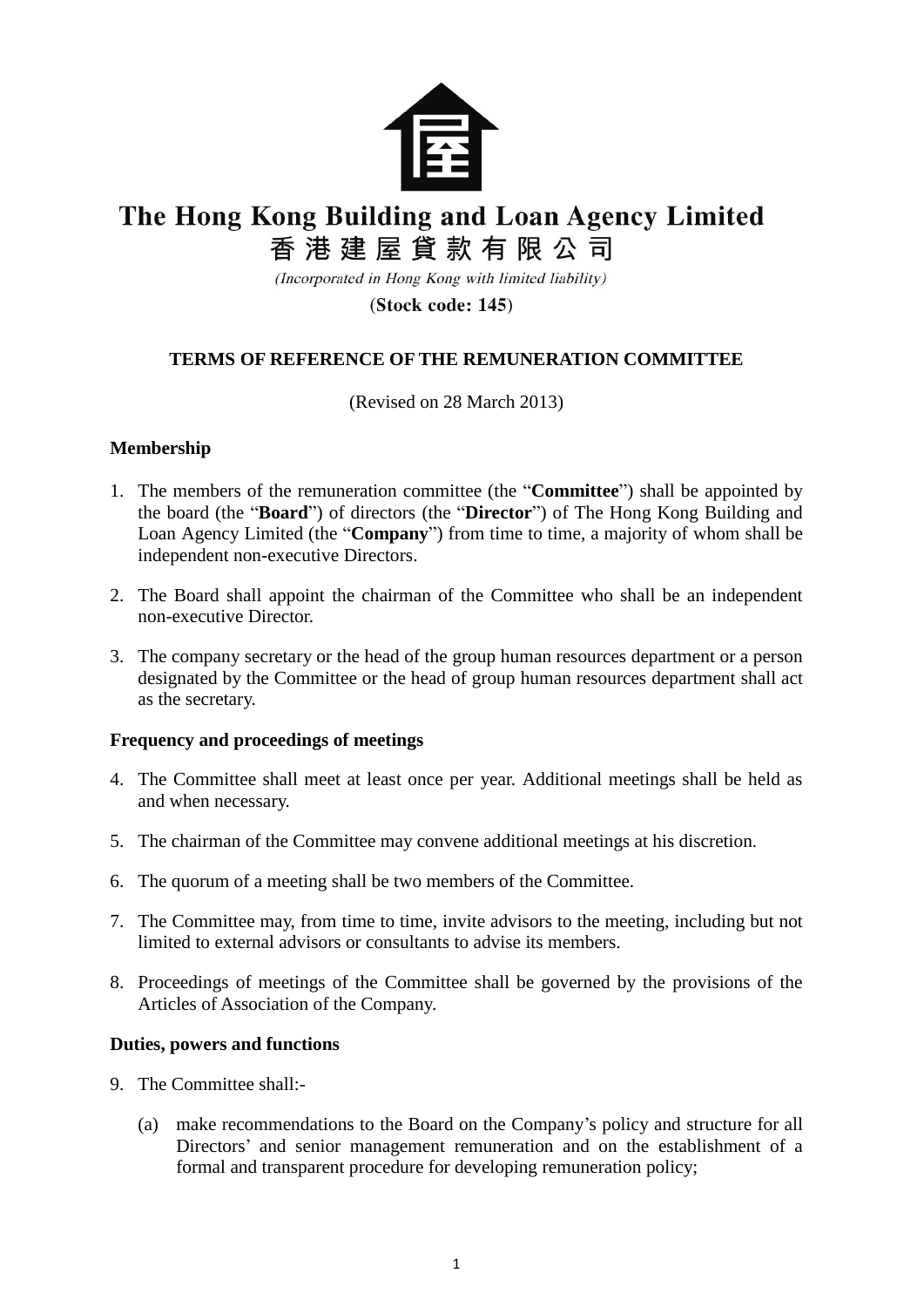- (b) make recommendations to the Board on the remuneration packages of individual executive Directors and senior management. This should include benefits in kind, pension rights and compensation payments, including any compensation payable for loss or termination of their office or appointment;
- (c) make recommendations to the Board on the remuneration of non-executive Directors;
- (d) consider salaries paid by comparable companies, time commitment and responsibilities, and employment conditions elsewhere in the Group;
- (e) review and approve compensation payable to executive Directors and senior management for any loss or termination of office or appointment to ensure that it is consistent with contractual terms and is otherwise fair and not excessive;
- (f) review and approve compensation arrangements relating to dismissal or removal of Directors for misconduct to ensure that they consistent with contractual terms and are otherwise reasonable and appropriate;
- (g) ensure that no Director or any of his associates is involved in deciding his own remuneration.;
- (h) review and approve the management's remuneration proposals with reference to the Board's corporate goals and objectives; and
- (i) ensure that the Company shall disclose details of any remuneration payable to the senior management in the annual reports.
- 10. The Committee is authorized by the Board:-
	- (a) to consult the chairman of the Board and/or the chief executive about their proposals relating to the remuneration of other executive directors and senior management. The Committee should have access to independent professional advice if necessary;
	- (b) to seek advice from external consultants or advisers whose fees and expenses shall be borne by the Company;
	- (c) to seek information from the Company regarding the employment terms of the Directors and employees of the Group; and
	- (d) to obtain sufficient resources from the Company to perform its duties.

#### **Reporting procedures**

- 11. The Secretary of the Committee shall circulate the minutes of the Committee meetings, reports of the Committee and relevant information to all Directors of the Company.
- 12. The Committee shall report to the Board on a regular basis. At the next meeting of the Board following a meeting of the Committee, the chairman of the Committee shall report to Board on the findings and recommendations of the Committee.